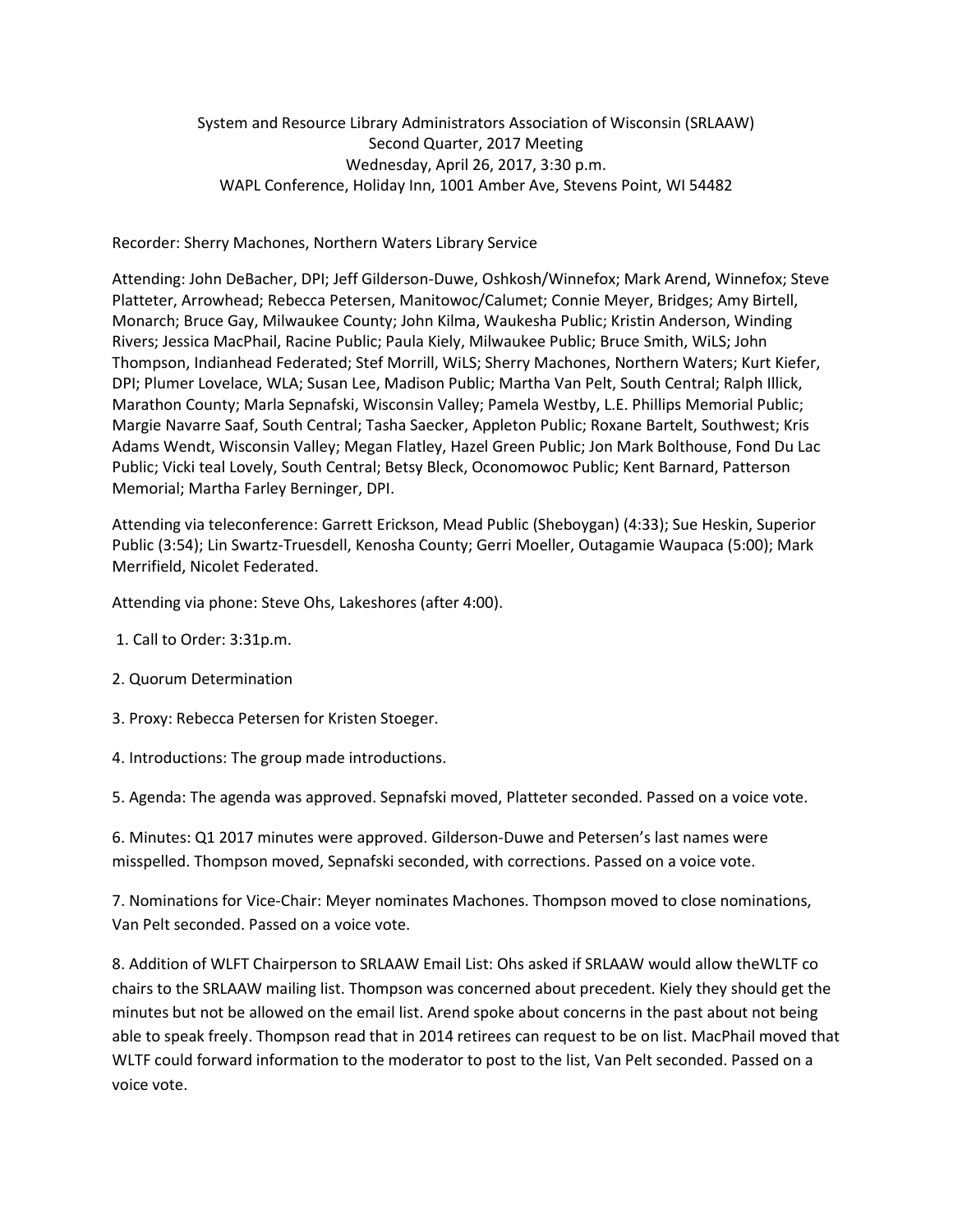9. WiLS Board appointee from SRLAAW: Gilderson-Duwe moved to reappoint Platteter, Anderson seconded. Passed on a voice vote.

10. Brief discussion of Letter from WI League of Municipalities re: ETF: DeBacher is interested in having the WLA lobbyist inquire further. Arend moved, Van Pelt seconded. Passed on a voice vote.

11. Treasurer's Report: Anderson reported that all membership dues have been received for 2017 and the fund balance is \$1614.98.

12. LD&L Report: Meyer gave a report on the progress of the state budget. She thanks all that attended and spoke at the JFC meetings, Rep. Felkowski will introduce our request as an amendment and all indications are good and we are cautiously optimistic. If you are in a JFC's district now would be a good time to contact them. Adams Wendt is working on a piece to share from the JFC meetings. We are still working on libraries transform posters to cover all legislators. Sepnafski reported that one of her board members got Duffy to support IMLS funding- partially supporting museum not libraries. Kiefer stressed that it is good for the legislators to hear from trustees. Kiefer also reported on LSTA funding is now in the Senate and to look for Machones' message she sent out today. National library legislative day is next week. Felkowski will also introduce DPI's request for a language change in statute. Machones reported on IMLS funding and net neutrality.

1. Cross-County Borrowing and Billing: Arend presented the newest version of the best practices and gave background on the issue for those not at previous meetings. Each library system can choose how and what source they use to verify addresses. The subcommittee will issue a list of recommended sources. WLA will use it in legislators offices when needing to calm issues surrounding cross county payment issues. Kilma asked how the 18 months time limit was reached, as he is worried about front line staff if they have to do it manually. Arend stresses the need to verify often to keep up and it can be set by most ILS's. Barnard thinks 18 months is perfect for his small area and new patrons are required to show a utility bill, etc., to prove address. Arend moved that SRLAAW adopt this document, which will supersede the previous document, and commit to working with their libraries to implement. MacPhail seconded. Kiely abstained. Passed on a voice vote.

## 13. Affiliated Organization Reports:

1. PLSR: There were two pieces of information sent- updates and background information on concerns voiced to the steering committee. Thompson gave background on the PLSR process. Kiefer reported that the steering committee was created by request from Tony Evers, and this process is focused on equity. There has been feedback indicative of reassessing what we are doing. Some services will be best at local- some regional- some state, and we can get better on all areas. Kiefer continues by saying there is support for the process and welcomes insights and comments from the public, as we are all in this together.

Machones asks about the purpose of having a HR subcommittee so early in the process when there may not be a need. Thompson says that the subcommittee is gathering information so the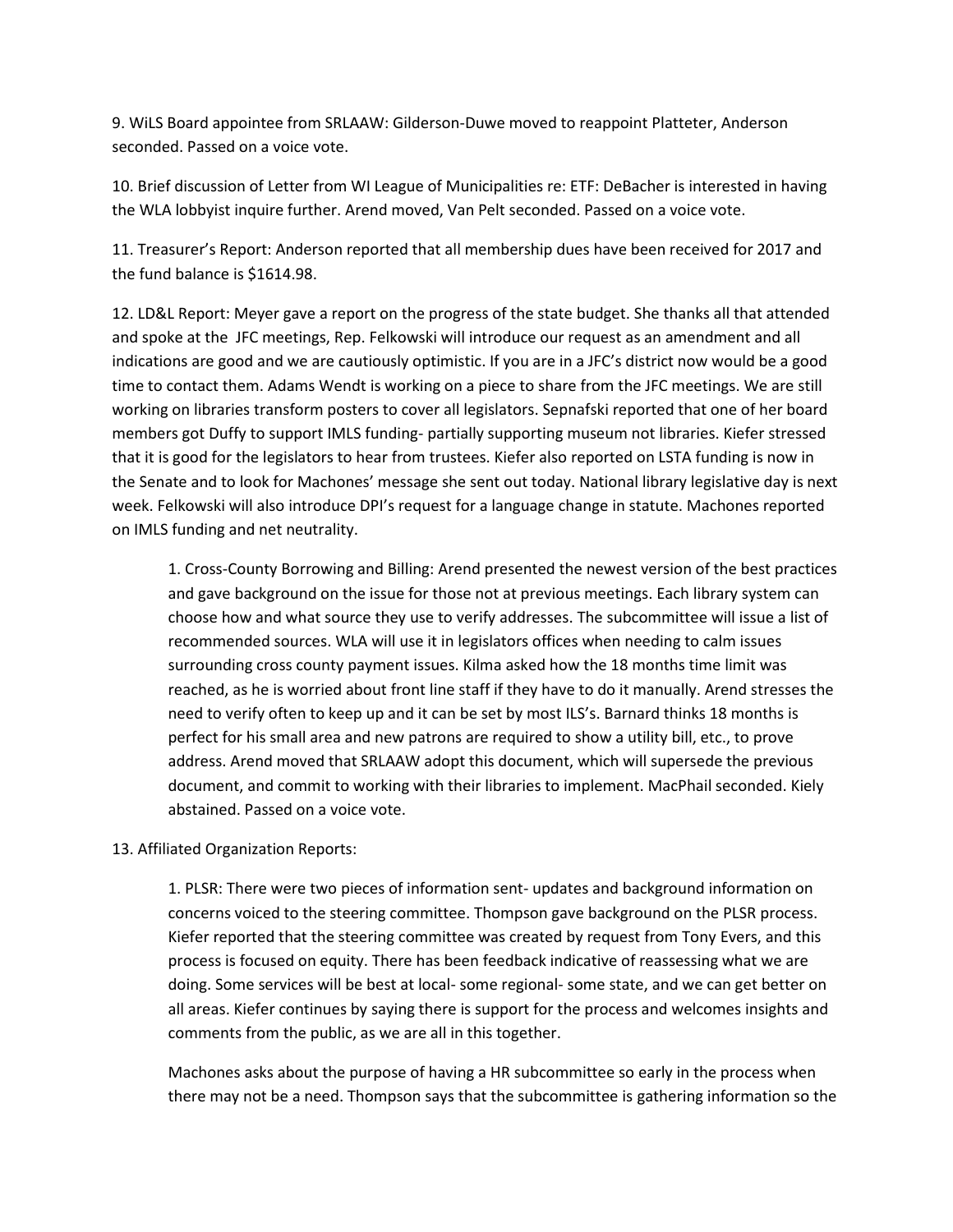steering committee will know what to do. The retirement statute is an example of things needed to be looked at and planned for. They are not setting HR policies. Thompson says that the steering committee will be relaying information that they get from subcommittee and putting out a summary to gather and report. There was a clarification sent today about the HR subcommittee request for volunteers.

Petersen says that PLSR is transparent but if you aren't following everything you get alarmed at the abruptness. Birtell says there is a disconnect between steering committee and workgroups. She questions why now for a HR subcommittee and why no one has contacted her about merging all services as she has just gone through it. Thompson explains that workgroups report to project managers and project managers report to the steering committee and sub committees report directly to the steering committee, so there are two different processes. Kiely thinks each steering committee liaison should report at meetings and we need an executive summary of where we are.

Meyer says that where we came from is not where we are now and conditions have changed. We need to be mindful of old data, and that legislative pr about library systems has gotten us far and we need to be careful to take this forward to legislature. We may be fixing problems but we are missing conversations about problem identification. Unintended consequences could happen, and we need good data to make these decisions and ask libraries questions. There is concern about the PLSR retreat this summer. Kiely says that PLSR is working from 2015/2016 data. Meyer ways that survey questions can and should be asked in a different way, that context is important. Thompson reports that no final decisions will be made at that retreat and they are working on the agenda.

Van Pelt says we need to have a more direct line of communication so we can share information with our libraries, like on administration, mixed messages, and division of assets, Monarch is a great resource in these areas. Thompson says PLSR won't touch on those until after final models are delivered. Van Pelt says we need to address those now. Petersen says that no content or context to information is given out now which is an issue. Flatley says that the survey groups are important and she has gotten insight from the questions.

Sepnafski asks if an organizational chart will still happen. Morrill says this week. Sepnafski asks about the DPI final vetting and does the public get to look at it after DPI makes final decision. Kiefer says yes and that the timeline can be pushed down the road if funding is an issue. DPI is not going to force timelines and bad decisions. We need the community behind this, and SRLAAW is an important group. Sepnafski says we need to be able to share with our local libraries, she appreciates Kurt comments, and pleads to not implement in a rushed timeline.

Thompson says there will be a PLSR Day for the broad library community this fall and wants ideas on how to communicate better. Westby states that goals are articulated but asks for an equity definition. Kiefer says it's not equality where everyone gets the same thing but with equity everyone can have the same high quality services. Westby asks if the end goal is to